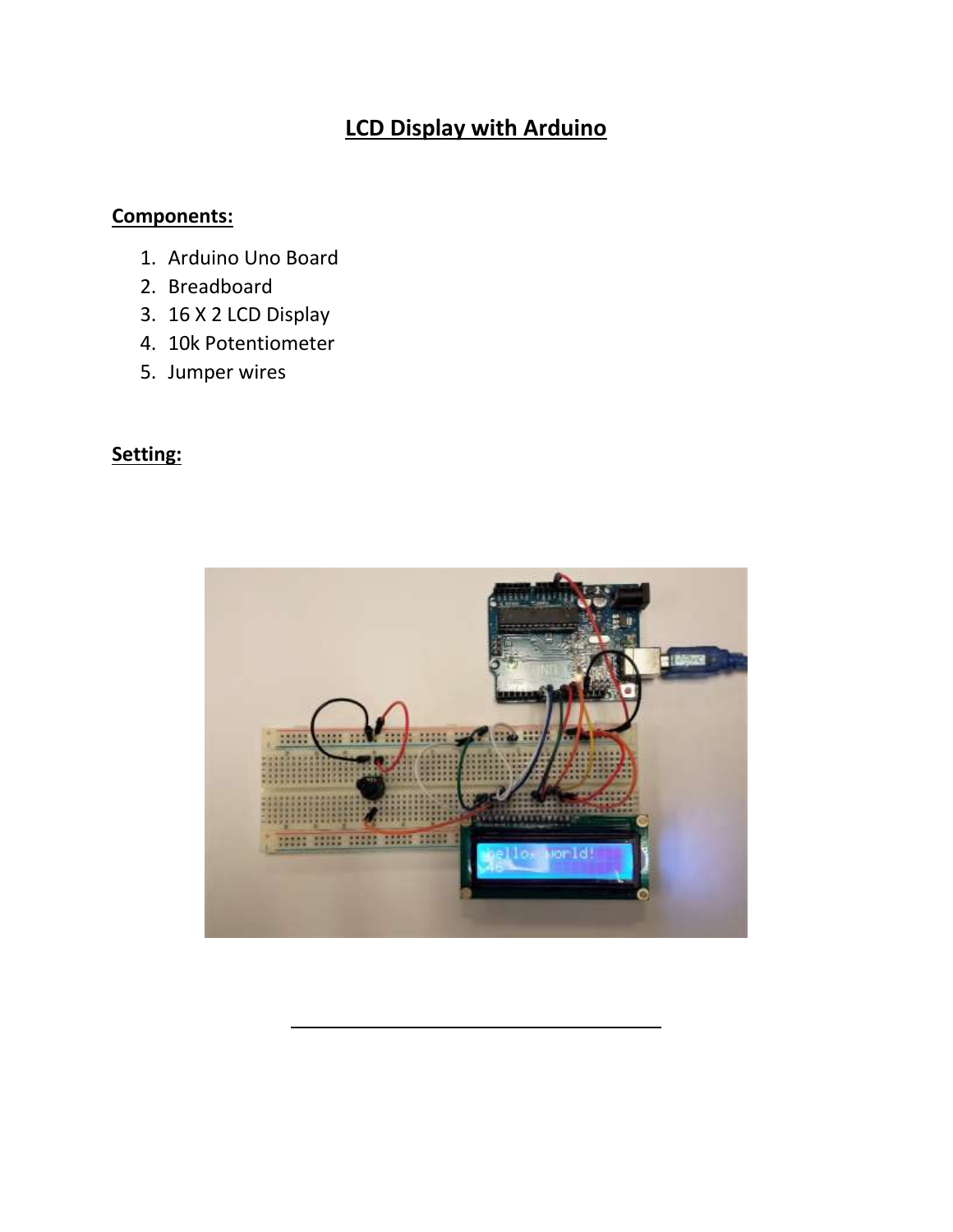### **Steps:**

#### **The LCD wiring:**

- 1. LCD VSS pin to ground
- 2. LCD VDD pin to 5V
- 3. LCD VO pin (Third Pin) to Center Pin Potentiometer
- 4. LCD RS pin to digital pin 7
- 5. LCD R/W pin to ground
- 6. LCD Enable pin to digital pin 8
- 7. LCD D4 pin to digital pin 9
- 8. LCD D5 pin to digital pin 10
- 9. LCD D6 pin to digital pin 11
- 10. LCD D7 pin to digital pin 12
- 11. LCD A pin to 5V
- 12. LCD K pin to GND

#### **10K resistor wiring:**

- 1. Outside Pins go to +5V and GND
- 2. Center Pin to LCD VO pin (Third Pin)

## **Code:**

#### /\*

Using a 16x2 LCD Display with Arduino

This sketch prints "Hello World!" to the LCD

and shows the time.

\*/

// include the library code:

#include <LiquidCrystal.h>

// initialize the library with the numbers of the interface pins

LiquidCrystal lcd(7, 8, 9, 10, 11, 12);

#### void setup() {

// set up the LCD's number of columns and rows: